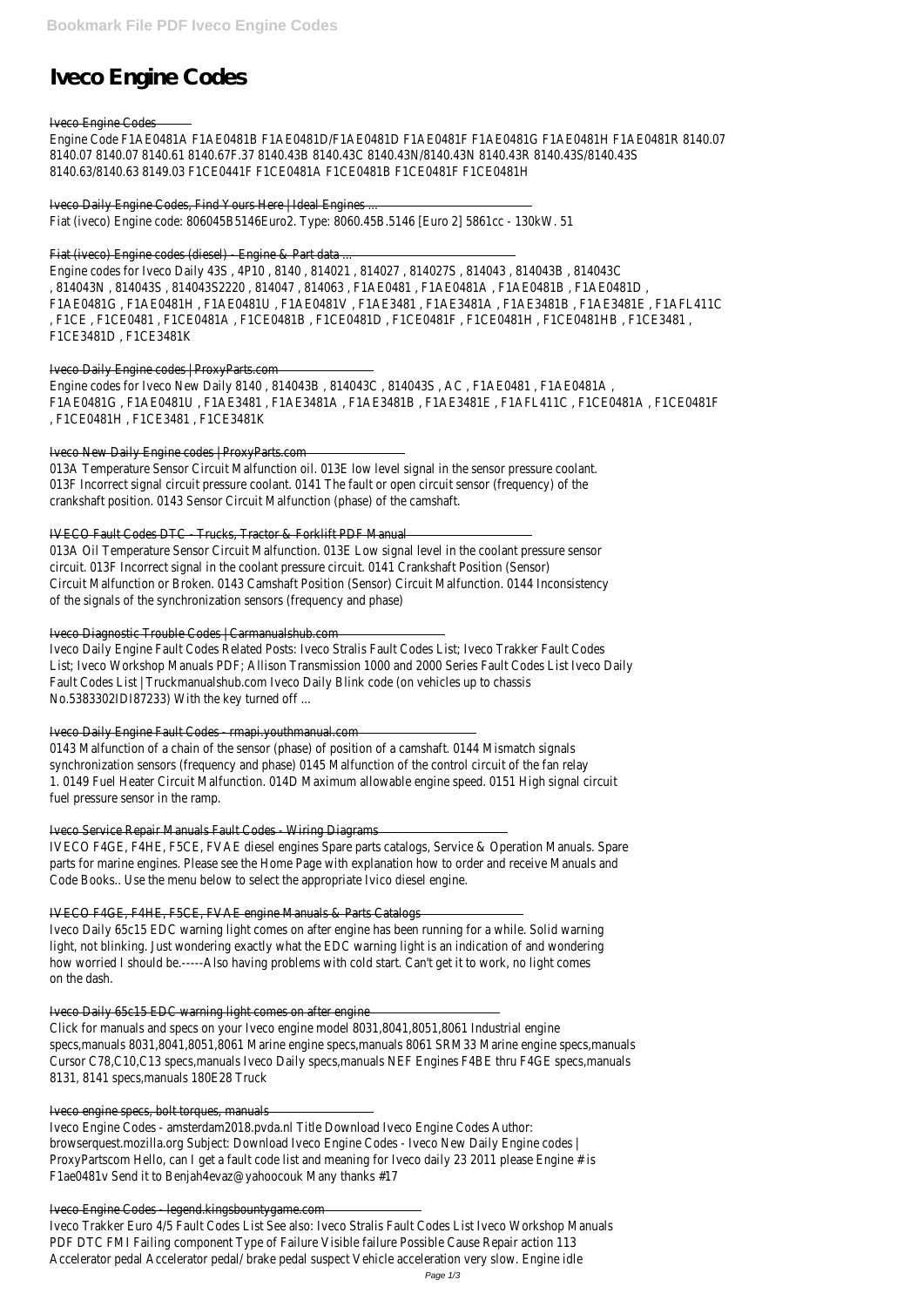speed: 500 rpm. and brake pressed

### Iveco Trakker Euro 4/5 Fault Codes List

engine iveco daily s2000 1999 on c/c 3.0 diesel f1ce0481e4 & warranty - 11343684

### Iveco Daily Complete Engines for sale | eBay

Buy Iveco Complete Engines and get the best deals at the lowest prices on eBay! Great Savings & Free Delivery / Collection on many items. ... IVECO DAILY 2.3 TD RECON ENGINE, SUPPLY & FIT. ALL ENGINE CODES / YEARS £ 1750. £0.99. Collection in person. Mercedes Sprinter OM651 2007-2017 Reconditioned engine 0203 887 21 46. £0.99. Collection in ...

### Iveco Complete Engines for sale | eBay

Iveco Daily Engine codes ProxyParts com, IVECO N40 N45 N60 N67 engine Manuals amp Parts Catalogs, Fiat iveco Engine codes diesel Engine amp Part data, Iveco Daily Fault Codes List Truckmanualshub com, IVECO Fault Codes DTC Trucks Tractor amp Forklift PDF Manual, 88 Iveco Workshop Manuals PDF free download, OBD2 standard

### Iveco Engine Codes - flightcompensationclaim.co.uk

The entire exhibition area, further to be a products' showcase, shows how Iveco places the customer at the heart of its company strategy. From the design to the marketing of the product, from technical support to the definition of tailored financial services, attention is always focused on creating value for those who, on a daily basis, use Iveco vehicles for their work.

### The Iveco stand

IVECO offers you the Extended Guarantee service, warranty extensions for the elements "DRIVE LINE" and "EXTRA DRIVE LINE" which you can book modularly according to your individual requirements. For a longer period of time, you will be sure that your vehicle will be repaired with the outstanding professional skills that are the hallmark of the IVECO After-Sales Service Network.

Engine codes for Iveco New Daily 8140, 814043B, 814043C, 814043S, AC, F1AE0481, F1AE0481A, F1AE0481G , F1AE0481U , F1AE3481 , F1AE3481A , F1AE3481B , F1AE3481E , F1AFL411C , F1CE0481A , F1CE0481F , F1CE0481H , F1CE3481 , F1CE3481K

### IVECO Maintenance and Repair

Iveco New Daily Engine codes | ProxyParts.com Iveco Daily 65c15 EDC warning light comes on after engine has been running for a while. Solid warning light, not blinking. Just wondering exactly what the EDC warning light is an indication of and wondering how worried I should be.-----Also having problems with cold start. Can't get it to

### Iveco Engine Codes

Engine Code F1AE0481A F1AE0481B F1AE0481D/F1AE0481D F1AE0481F F1AE0481G F1AE0481H F1AE0481R 8140.07 8140.07 8140.07 8140.61 8140.67F.37 8140.43B 8140.43C 8140.43N/8140.43N 8140.43R 8140.43S/8140.43S 8140.63/8140.63 8149.03 F1CE0441F F1CE0481A F1CE0481B F1CE0481F F1CE0481H

Iveco Daily Engine Codes, Find Yours Here | Ideal Engines ... Fiat (iveco) Engine code: 806045B5146Euro2. Type: 8060.45B.5146 [Euro 2] 5861cc - 130kW. 51

### Fiat (iveco) Engine codes (diesel) - Engine & Part data ...

Engine codes for Iveco Daily 43S , 4P10 , 8140 , 814021 , 814027 , 814027S , 814043 , 814043B , 814043C , 814043N , 814043S , 814043S2220 , 814047 , 814063 , F1AE0481 , F1AE0481A , F1AE0481B , F1AE0481D , F1AE0481G , F1AE0481H , F1AE0481U , F1AE0481V , F1AE3481 , F1AE3481A , F1AE3481B , F1AE3481E , F1AFL411C , F1CE , F1CE0481 , F1CE0481A , F1CE0481B , F1CE0481D , F1CE0481F , F1CE0481H , F1CE0481HB , F1CE3481 , F1CE3481D , F1CE3481K

# Iveco Daily Engine codes | ProxyParts.com

### Iveco New Daily Engine codes | ProxyParts.com

013A Temperature Sensor Circuit Malfunction oil. 013E low level signal in the sensor pressure coolant. 013F Incorrect signal circuit pressure coolant. 0141 The fault or open circuit sensor (frequency) of the crankshaft position. 0143 Sensor Circuit Malfunction (phase) of the camshaft.

### IVECO Fault Codes DTC - Trucks, Tractor & Forklift PDF Manual

013A Oil Temperature Sensor Circuit Malfunction. 013E Low signal level in the coolant pressure sensor circuit. 013F Incorrect signal in the coolant pressure circuit. 0141 Crankshaft Position (Sensor) Circuit Malfunction or Broken. 0143 Camshaft Position (Sensor) Circuit Malfunction. 0144 Inconsistency of the signals of the synchronization sensors (frequency and phase)

### Iveco Diagnostic Trouble Codes | Carmanualshub.com

Iveco Daily Engine Fault Codes Related Posts: Iveco Stralis Fault Codes List; Iveco Trakker Fault Codes List; Iveco Workshop Manuals PDF; Allison Transmission 1000 and 2000 Series Fault Codes List Iveco Daily Fault Codes List | Truckmanualshub.com Iveco Daily Blink code (on vehicles up to chassis No.5383302IDI87233) With the key turned off ...